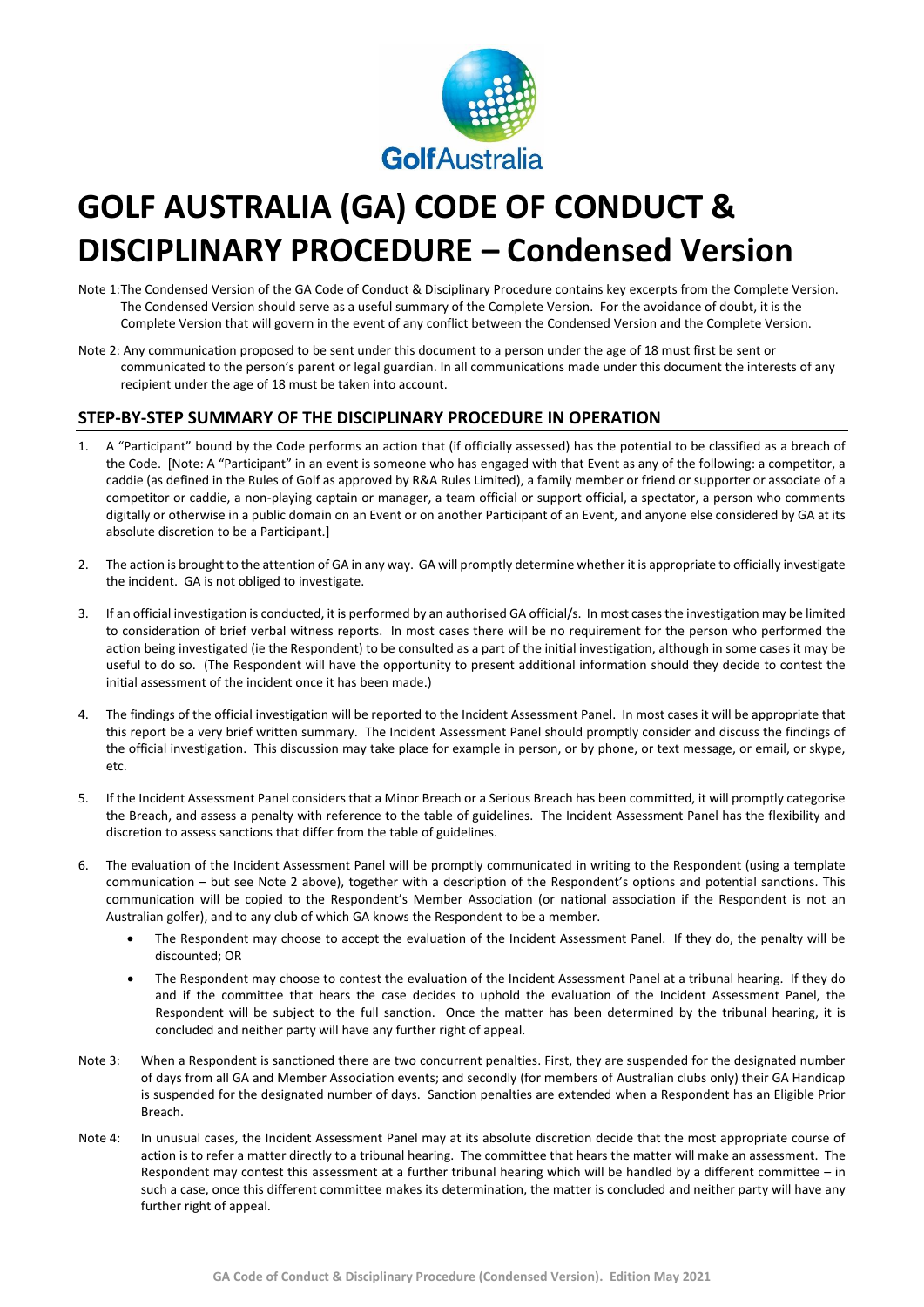### **CATEGORIES OF BREACH**

There are three levels of breach severity as follows:

**1. Nominal Breach of the Code –** A breach of the Code that does not warrant any further sanction against the Respondent, other than any sanction that might already have been imposed under the Rules of Golf, Local Rules, or Conditions of Competition.

#### **2. Minor Breach of the Code**

- **(i) Best Efforts:** Playing in a manner (with no ulterior motive) that creates negative exposure for GA or the Event, or upsets or distracts fellow Participants.
- **(ii) Etiquette:** Examples of actions that may warrant such consideration include but are not limited to any of: non-raking of a bunker, dropping litter on the course, lack of verbal warning when hitting a ball close to spectators.
- **(iii) General Misbehaviour:** General abuse of Event, course, or golf equipment or the like, use of audible obscenities, minor incidents resulting from drunken or otherwise socially unacceptable behaviour by a Participant, repeated breach of practice regulations. A display of clear but minor abusive behaviour towards, or clear but minor disrespect of, another Participant or of an official of any of the following: GA, the event, a Member Association of GA, a venue club/facility, another participant. Repeated breach of dress, smoking, alcohol or other event policies. (Note: Any sanctions that may be applied to the player for causing damage to something which is not their own property should not preclude consideration of the player being invoiced for the cost of repairs.)
- **(iv) Injurious Conduct:** Actions or comments that may harm or discredit officials, fellow Participants, sponsors, promoters, volunteers, third-party contractors, GA, a venue facility/club, or the Event generally but which does not or is unlikely to create significant or long-term damage (reputational or otherwise) to any of the aforementioned entities.
- **(v) Failure to Report a Breach of the Code:** A failure to report a breach of the Code by a fellow Participant or to fully and properly assist in an enquiry regarding such a breach.
- **(vi) Rules of Golf:** A breach of the Rules of Golf which is found to be a careless or negligent infringement of the Rules of Golf and where it is considered that disqualification from the Event at which such breach has taken place is not a sufficient sanction on the Participant.

#### **3. Serious Breach of the Code**

- **(i) Best Efforts:** Failure to give best efforts in an attempt to contrive a result.
- **(ii) Etiquette:** An example of an action that may warrant such consideration is dangerous play leading to, or which could have led to, material third-party injury.
- **(iii) Significant Misbehaviour:** Significant abuse of Event, course, or golf equipment or the like. Significant use of audible obscenities, material incidents resulting from drunken or otherwise socially unacceptable behaviour by a Participant. A display of significant abusive behaviour towards, or significant disrespect of, another Participant or of an official of any of the following: GA, the Event, a Member Association of GA, a venue club/facility, another Participant. Significant breaches of dress, smoking, alcohol, or other event policies. (Note: Any sanctions that may be applied to the player for causing damage to something which is not their own property should not preclude consideration of the player being invoiced for the cost of repairs.)
- **(iv) Injurious Conduct:** Actions or comments that may harm or discredit officials, fellow Participants, sponsors, promoters, volunteers, third-party contractors, GA, a venue facility/club, or the Event generally and that does cause or is likely to cause significant or long-term damage (reputational or otherwise) to any of the aforementioned entities.
- **(v) Rules of Golf:** A breach of the Rules of Golf which is found to be a deliberate infringement of the Rules of Golf or where the Participant's actions or omissions to act are reckless to the extent that they should have known that a breach of the Rules of Golf would occur.

The above list is for guidance and for illustrative purposes only and does not prejudice GA's discretion to determine the seriousness of an alleged breach of the Code on a case by case basis in accordance with the relevant facts and evidence obtained.